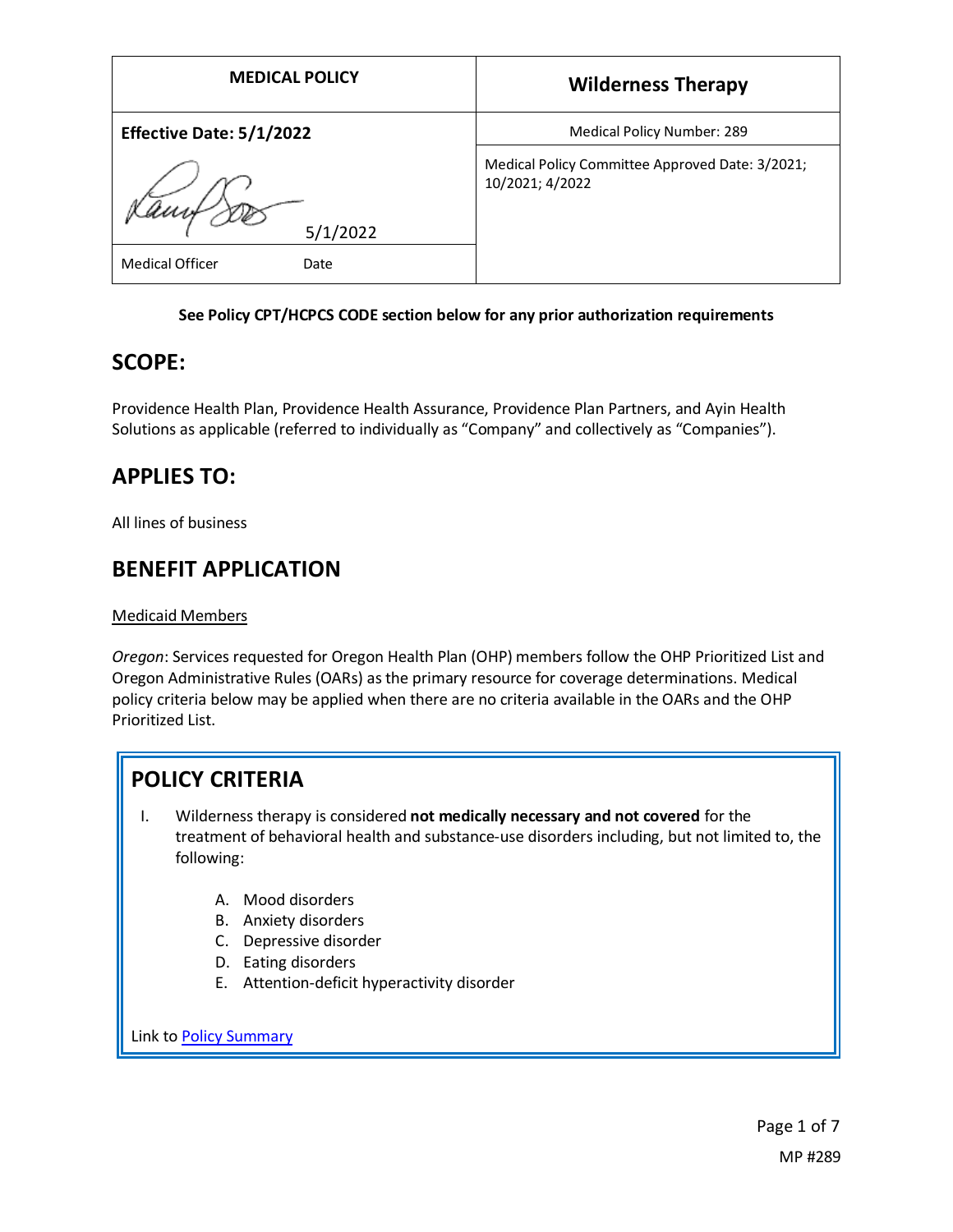## **CPT/HCPCS CODES**

No CPT or HCPCS codes for residential mental health treatment facilities. Revenue codes 1001 (Residential Treatment, Psychiatric) and 1002 (Behavioral Health Accommodations Residential Chemical Dependency) may apply.

## **DESCRIPTION**

### Wilderness Therapy

Wilderness therapy, also referred to as "residential wilderness treatment" or "outdoor behavioral healthcare," refers to a an experiential residential treatment program, wherein adolescent participants undergo continuous group living with peers, outdoor wilderness living experiences and concurrent therapy for the treatment of various mental health and substance use disorders.<sup>1,2</sup> Trained field staff oversee on-site adventure and problem-solving activities, which are designed to increase participants' self-concept, internal locus of control, and interpersonal and social skills.

# **REVIEW OF EVIDENCE**

A review of the ECRI, Hayes, Cochrane, and PubMed databases was conducted regarding the use of wilderness therapy as a treatment for mental health and substance use disorders. Below is a summary of the available evidence identified through February 2022.

### Systematic Reviews

- In 2019, Weeland and colleagues conducted a systematic review and two meta-analyses evaluating the purported beneficial effects of exposure to nature on children's self-regulation.<sup>3</sup> Independent investigators systematically searched the literature through April 2019, identified eligible studies, assessed study quality, extracted data and pooled results. In total 31 studies were included for meta-analysis (15 correlational studies and 16 quasi-experimental studies). Investigators reported small, but significant positive overall associations of nature with cognitive, affective and behavioral self-regulation in both correlation and quasi-experimental studies. While moderation analyses showed no differential associations based on sample size or study traits, the type of instrument used to measure exposure to nature was found to have significantly affected the association between nature and self-regulation. Limitations included the limited quantity and low-quality of studies included for meta-analyses (e.g. small sample sizes, only one RCT). Authors concluded that while nature therapy may be a promising tool in stimulating children's self-regulation, additional experimental studies using validated measures and outcomes were needed to validate positive outcomes reported to date.
- In 2016, Bettmann and colleagues conducted a meta-analysis of wilderness therapy outcomes for private pay clients.<sup>4</sup> Independent investigators systematically searched the literature through December 2014, identified eligible studies, assessed study quality, extracted data and pooled results. A random effects model was used to account for heterogeneity across studies to improve generalizability. In total, 36 studies evaluating 2,399 participants receiving wilderness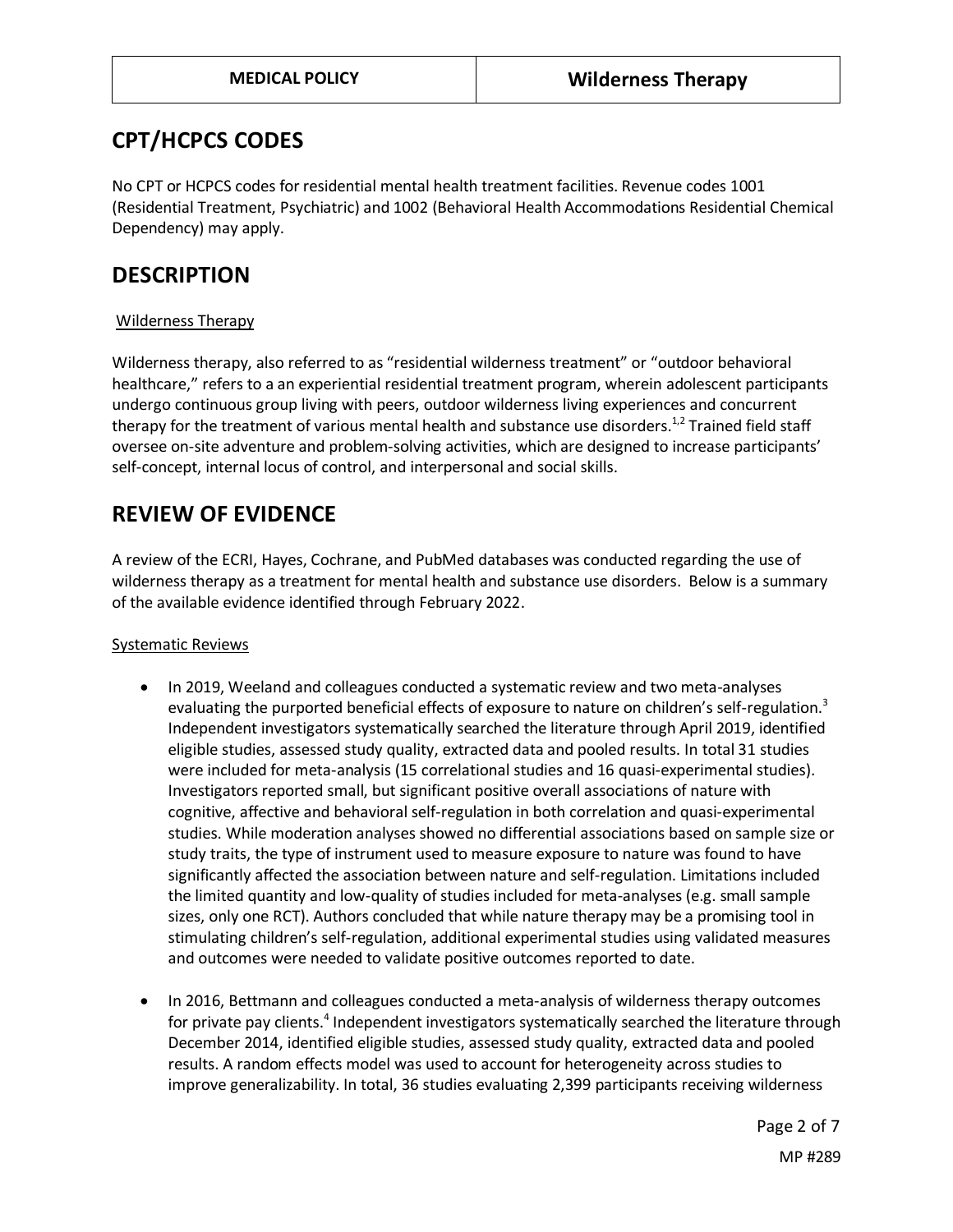therapy were included for review. Investigators reported medium effect sizes for all six constructs assessed: self-esteem (g = 0.49), locus of control (g = 0.55), behavioral observations  $(g = 0.75)$ , personal effectiveness  $(g = 0.46)$ , clinical measures  $(g = 0.50)$  and interpersonal measures ( $g = 0.54$ ). A contradictory impact on effect sizes was found regarding program duration, with the behavioral observation construct showing the stronger effect of shorter programs and the personal effectiveness construct showing the stronger effect of longer programs. Limitations included reviewed studies' lack of long-term follow-up, reliance on selfreport data, lack of statistical analyses, and use of pre-post designs without control groups. Moreover, 20 of the 36 studies were theses and dissertations. Investigators called for additional, high quality research to improve validity, but concluded that private pay wilderness therapy shows medium-sized effects for participants at short-term follow-up.

• In 2013, Bowen and Neill conducted a meta-analysis of adventure therapy outcomes and moderators compared to alternative treatment and no treatment. 5 Independent investigators systematically searched the literature through October 2012, identified eligible studies, assessed study quality, extracted data and pooled results. In total, 197 studies of adventure therapy participant outcomes (2,908 effect sizes, 206 unique samples) were included for review. The short-term effect size for adventure therapy was moderate  $(g = .47)$  and larger than for alternative (.14) and no treatment (.08) comparison groups. Short-term adventure therapy outcomes were significant for seven out of the eight outcome categories, with the strongest effects for clinical and self-concept measures, and the smallest effects for spirituality/morality. The only significant moderator of outcomes was a positive relationship with participant age. Limitations included the low-quality of studies included for review (e.g. lack of statistical analyses, heterogenous treatment parameters, and discrepancies in effect sizes between different studies assessing the same outcome.) Despite these limitations, authors concluded that adventure therapy programs are moderately effective in facilitating positive short-term change across key behavioral and functional outcomes.

### Nonrandomized Studies

• In 2018, DeMille and colleagues conducted a comparison group study addressing the efficacy of outdoor behavioral healthcare (OBH) as reported by participants' parents.<sup>6</sup> In total, 120 subjects were placed in either OBH or treatment as usual (TAU) groups, which included participants who inquired into treatment at a specific OBH program yet decided to seek treatment within their community. Parents of participants in the treatment group were given a questionnaire (i.e. Youth Outcome Questionnaire 2.01) at baseline and at 15-month follow-up. Findings showed that youth participants who attended an OBH treatment program were, as reported by their parents, functioning significantly better than the treatment as usual (TAU) group at 1-year follow-up as measured by the Youth Outcome Questionnaire 2.01. Youth who remained in their communities were still at acute levels of psychosocial dysfunction during the same time span. Regression analysis indicated participation in the treatment group as the only significant predictor of improvement; no significant differences were reported between groups across race, gender or age. Limitations included heterogeneity of patient characteristics and diagnoses between comparator groups, and the variety of treatments received by participants in the TAU group. Investigators called for additional studies to validate findings.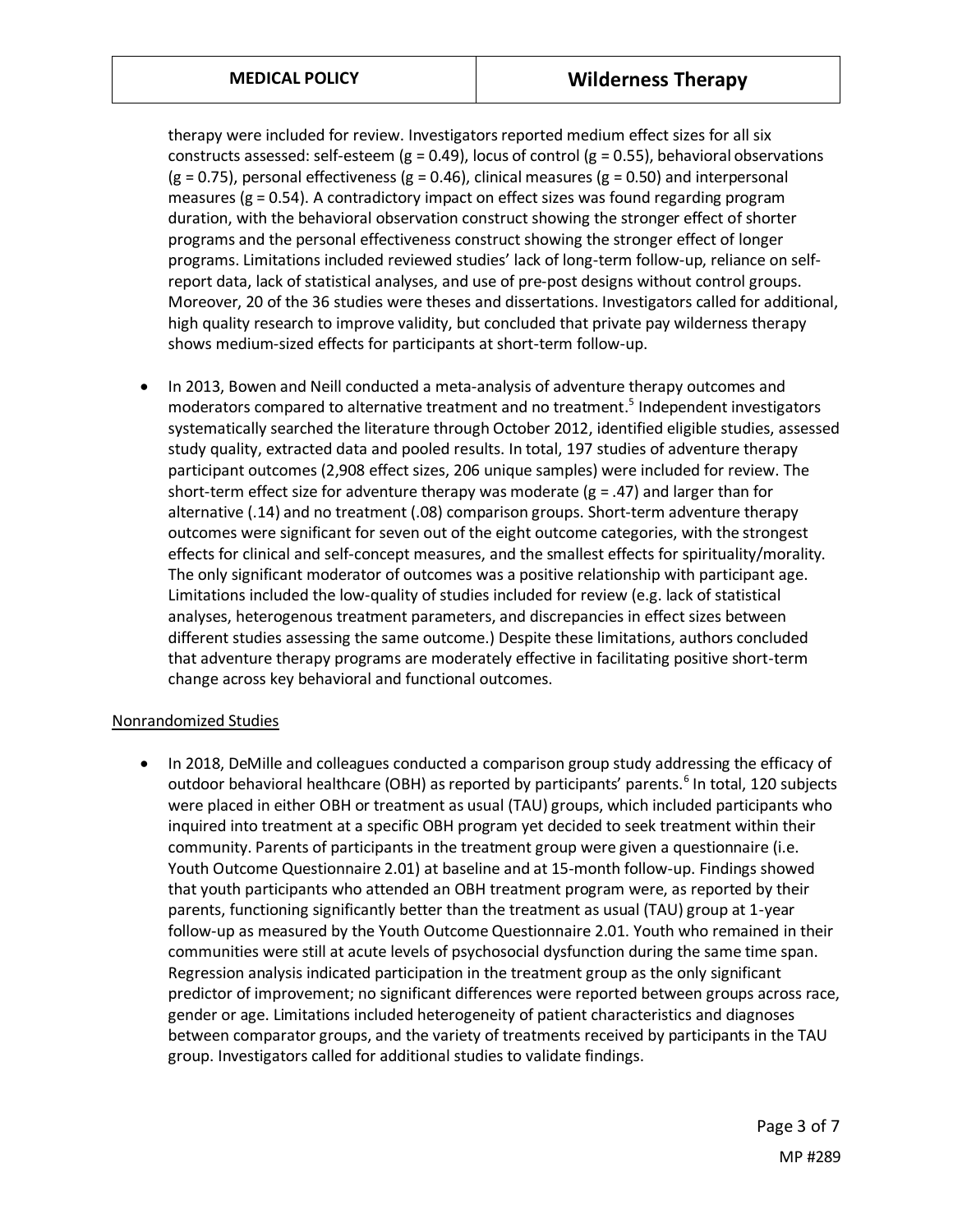- In 2017, Roberts and colleagues conducted a 3-year longitudinal assessment of outcomes in outdoor behavioral health (OBH) care.<sup>7</sup> In total, 186 volunteer participants (age 18-32), mostly with a primary diagnosis of either a mood disorder, substance use disorder, or anxiety disorder, participated in a wilderness therapy program. Subjects participated in weekly individual and group therapy sessions facilitated by a therapist. Outcomes of interest included overall psychosocial functioning, symptom distress, interpersonal relationships, and social role performance. Participants completed the Outcome Questionnaire ( $OQ^{\otimes}$  45.2) six times, between week 1 and 18-months post-discharge follow-up. Results found participants to show statistically and clinically significant change in their time in OBH care, and progress was maintained at up to 18 month follow-up. Investigators concluded that clinically and significant change occurred in treatment. Limitations included the use of self-report data, lack of outcome measures, use of a convenience sample and a within-subjects design without a control group. Authors called for additional, controlled studies with longer follow-up to better isolate the key change factors associated with the intervention.
- In 2016, Bowen and colleagues evaluated the therapeutic effects of wilderness adventure therapy (WAT) on the mental health of youth participants.<sup>8</sup> In total, 36 adolescents, aged 12-18 with mixed mental health issues completed a 10-week part-time program, facilitated by 3 WAT practitioners. After a week of screening, assessment, engagement, orientation, and discussion of client goals, the subsequent 8 weeks involved 7 day-based adventure activities (e.g., bushwalking, rock climbing, cross country skiing, and white water rafting), plus 2-day and 5-day training excursions. Concurrently, parents, teachers, and support workers participated in weekly indoor adventurous problem-solving activities integrated into group therapy. Results showed a small, positive, and significant changes at 3-month follow-up in psychological resilience, social self-esteem, depressive symptomology and behavioral and emotional functioning. Improvements in family functioning and suicidality were not maintained at follow-up. The authors concluded that while findings indicate WAT to be effective for clinically symptomatic people, future research utilizing a comparison or wait-list control group and a larger sample size would be necessary to validate results. Additional limitations included the evaluation design, reliance on self-reported data, missing data, and use of non-validated questionnaires.
- In 2016, Hoag and colleagues sought to evaluate the therapeutic efficacy of wilderness therapy.<sup>9</sup> In total, 332 adolescents between the ages of 13-17 years participated in at least 5 weeks of a wilderness program. The Youth Outcome Questionnaire Self-Report 2.0<sup>®</sup> (Y-OQ®SR 2.0), Life Effectiveness Questionnaire (LEQ), the Hope Scale (HS), and the Treatment Expectancy/Credibility Questionnaire (CEQ) were used for adolescent outcomes, while the Y- $OQ^{\circledast}$  2.01 was used for parent outcome results. Significant improvement was noted on the selfassessments from intake to discharge across measures of hope, life effectiveness and treatment expectancy. Outcome differences across patients' genders was also near significant. Limitations included low parent participation, significant attrition, inadequate follow-up (i.e. 3-months) and a lack of statistical analyses.
- In 2016, Zachor and colleagues sought to evaluate the effectiveness of an outdoor adventure program for young children with autism spectrum disorder.<sup>10</sup> In total, 51 participants aged 3 years to 7 years were evaluated, of whom 30 participated in an outdoor adventure program for 13 weeks, completing physical activity challenges. At the program's completion, participants in the intervention group experienced significant improvement in social communication and social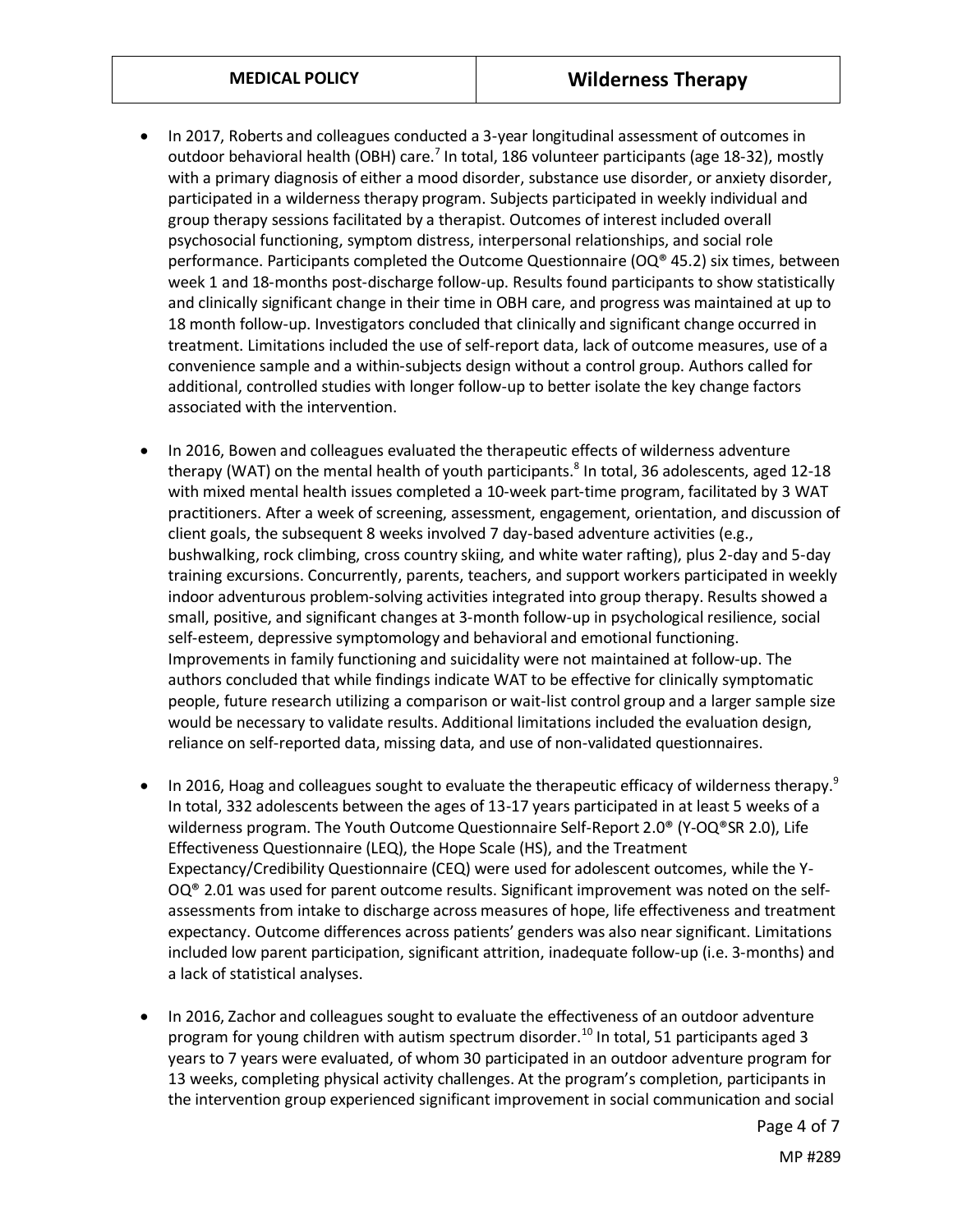cognition, social motivation, and autistic mannerisms subdomains of the Social Responsiveness Scale. Authors concluded that outdoor programs may be an effective intervention alongside traditional treatments in young children with autism spectrum disorder, but called for additional studies with long-term follow-up. Other limitations included a lack of randomization and incomplete participant education before evaluation questionnaires were completed.

- In 2016, Tucker and colleagues examined the effects of outdoor behavioral healthcare (OBH) on family functioning.<sup>11</sup> In total, data were collected from 1,389 participants across 17 OBH programs. The primary outcome of interest was family functioning, which was measured using the Youth Outcome Questionnaire (YOQ), whereas changes in family functioning were measured by the general functioning scale of the Family Assessment Device (FAD). Youth self-reported overall improvements across all questionnaire scores, which were below the clinical cut-offs at discharge and remained at levels below the clinical cut-off at 6-month follow-up. Both clinically and statistically significant positive results with youth, mothers, and fathers at points of intake, discharge, and 6-month follow-up were reported, although parent and youth reports differed. Limitations included the lack of comparator groups, lack of long-term follow-up up and potential for confounding due to family's potential heightened awareness to previously unseen dysfunction due to therapeutic work. Investigators called for additional studies to triangulate findings and better determine how OBH affects family functioning.
- In 2015, Tucker and colleagues examined changes in body composition and mental health outcomes among adolescents who participated in a wilderness therapy program. $^{11}$  In total, 516 adolescents received individual and group psychotherapy, wilderness-living, psycho-education groups, adventure therapy activities, and followed a value-based academic curriculum. Primary measures for the study included BMI and the Youth-Outcome Questionnaire Self Report Version 2.0 (Y-OQ SR 2.0), which were gathered at both admission and discharge. Noteworthy improvements in mental health functioning were reported, particularly among obese and female participants. Limitations include the lack of a comparator group, and the use of selfreported data. Authors called for additional research assessing the long-term impact on youth physical and mental health outcomes.

# **CLINICAL PRACTICE GUIDELINES**

### American Academy of Child and Adolescent Psychiatry (AACAP)

In 2010, the AACAP published principles of care for treatment of children and adolescents with mental illness in residential treatment centers.<sup>12</sup> Authors stated that "wilderness therapy programs" frequently do not provide the range of services that would meet the definition of a clinical residential treatment center, noting the lack of psychologists, pediatricians and licensed therapists involved in the individual's treatment.

### **CENTERS FOR MEDICARE & MEDICAID SERVICES**

Under Medicare, only medically reasonable and necessary services are covered *(Title XVIII of the Social Security Act, §1862(a)(1)(A))*. As of March 22, 2022 no specific Medicare coverage policy or guidance (e.g., manual, national coverage determination [NCD], local coverage determination [LCD] article [LCA],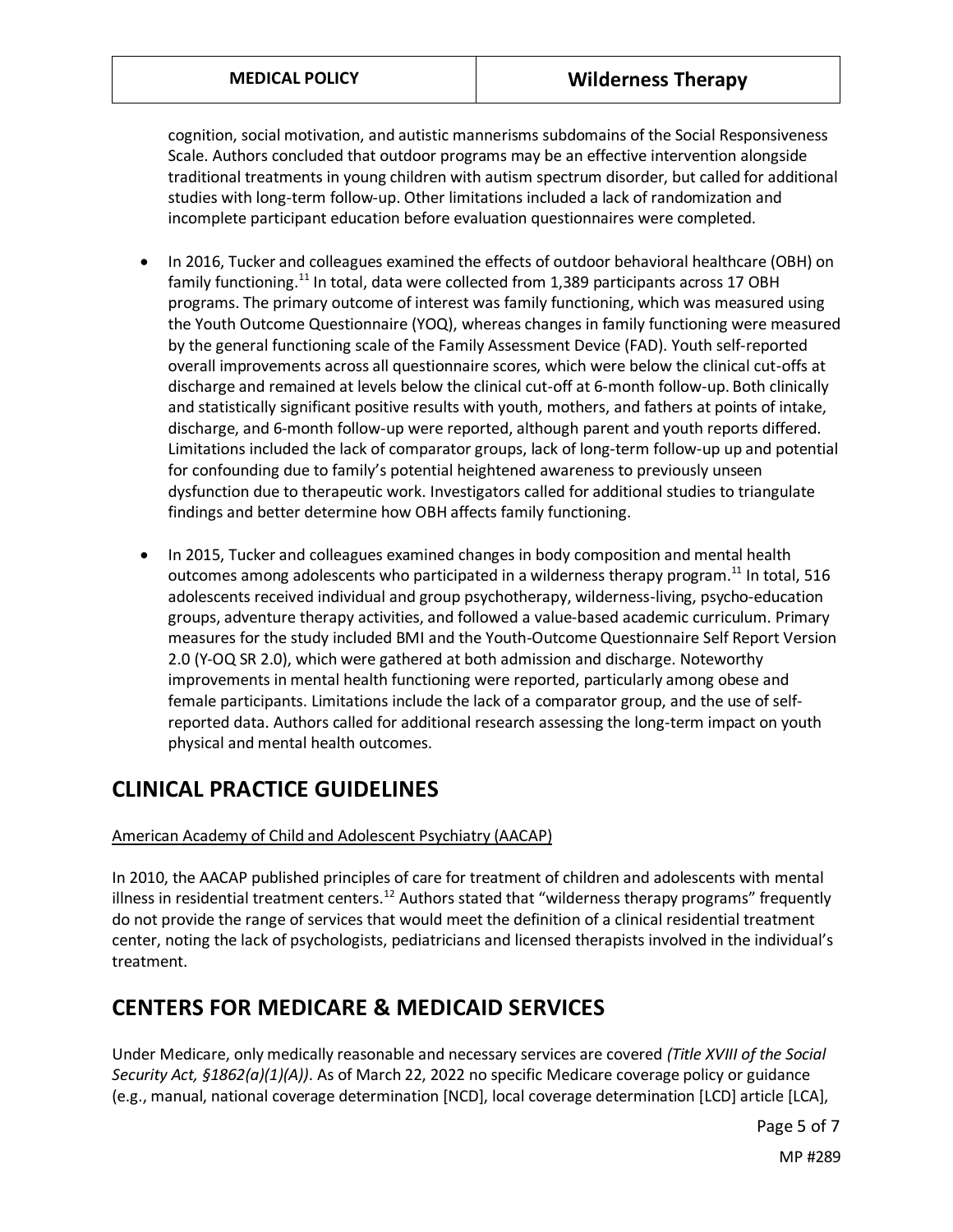etc.) was identified for the Company's service area which addresses wilderness therapy. In the absence of a NCD, LCD, or other Medicare policy, Medicare guidelines allow a Medicare Advantage Organization (MAO) to make coverage determinations, applying an objective, evidence-based process, based on authoritative evidence. *(Medicare Managed Care Manual, Ch. 4, §90.5)* Therefore, this Company coverage review will be applied for medical necessity decision-making.

### <span id="page-5-0"></span>**POLICY SUMMARY**

There is insufficient evidence to support the efficacy and safety of wilderness therapy for the treatment of behavioral health and substance-use related conditions. Studies are limited by a lack of long-term follow-up, use of self-report data, heterogeneous treatment parameters and a lack of matched comparator groups. In addition, no evidence-based clinical practice guidelines recommend the use of wilderness therapy for the treatment of behavioral health and substance use conditions.

# **INSTRUCTIONS FOR USE**

Company Medical Policies serve as guidance for the administration of plan benefits. Medical policies do not constitute medical advice nor a guarantee of coverage. Company Medical Policies are reviewed annually and are based upon published, peer-reviewed scientific evidence and evidence-based clinical practice guidelines that are available as of the last policy update. The Companies reserve the right to determine the application of Medical Policies and make revisions to Medical Policies at any time. Providers will be given at least 60-days' notice of policy changes that are restrictive in nature.

The scope and availability of all plan benefits are determined in accordance with the applicable coverage agreement. Any conflict or variance between the terms of the coverage agreement and Company Medical Policy will be resolved in favor of the coverage agreement.

### Mental Health Parity Statement

Coverage decisions are made on the basis of individualized determinations of medical necessity and the experimental or investigational character of the treatment in the individual case. In cases where medical necessity is not established by policy for specific treatment modalities, evidence not previously considered regarding the efficacy of the modality that is presented shall be given consideration to determine if the policy represents current standards of care.

### **REFERENCES**

- 1. Association for Experiential Education. *Manual of Accreditation Standards for Adventure Programs: Sevented Edition, Revised.* 2018.
- 2. Association for Experiential Education. *Manual of Accreditation Standards for Outdoor Behavioral Healthcare Programs: Second Edition.* 2016.
- 3. Moens MA, Weeland J, Beute F, Assink M, Staaks JP, Overbeek G. A Dose of Nature: Two threelevel meta-analyses of the beneficial effects of exposure to nature on children's self-regulation. *Journal of Environmental Psychology.* 2019:101326